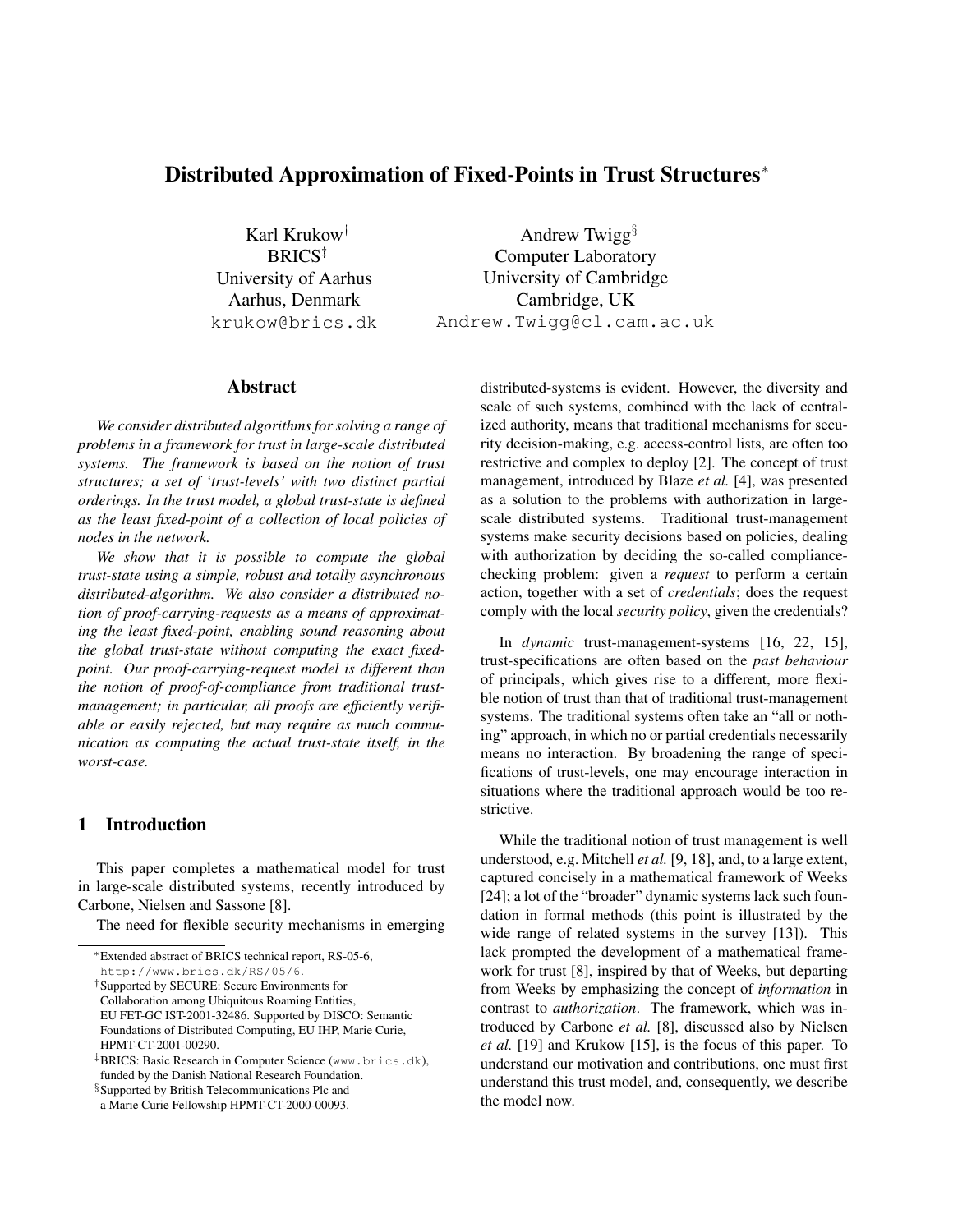### **1.1 Towards a Formal Model for Trust**

A *trust model* is a mathematical model which gives precise meaning to the (otherwise overloaded) concept of *trust* within a system or a class of systems. A trust model should be generic enough to be instantiated to support authorization in a variety of distributed computing systems. For example, in a P2P file-sharing system, appropriate authorizations may include using resources 'download' and 'upload', while in the PGP system [21], a principal may be authorized to introduce new signed (*key*, *name*) pairs.

The trust-structure framework [8] is a generic model, parameterized by a set X of possible *trust values* representing distinct levels or degrees of trust, relevant for a particular application. For example, in the P2P file-sharing application, one might identify a trust-level with an authorization, say  $X_{P2P}$  = {upload, download, no, both, unknown}. Here a principal p might assign trust-value 'upload' to q, while, since it doesn't know  $r$ ,  $p$  assigns value 'unknown' to  $r$ ; at the same time,  $c$  is known never to be trusted and hence is assigned value 'no'. In the trust-structure framework, trust levels are not always identified with *authorizations*, e.g., in the P2P scenario one could instead use more "dynamic" trust values, related to the *past behaviour* of principals; for instance  $X'_{P2P} = \{(ul, dl) \mid ul, dl \in \mathbb{N}\},\$  where  $(m, n) \in X'_{P2P}$  represents the past history of a principal that has performed  $m$  uploads and  $n$  downloads.

The trust-structure framework simply assumes that  $X$  is a set for which it makes sense to (partially) order its values in two ways: with respect to *more trust* and with respect to *more information*. For example, in  $X_{P2P}$  the value 'no' clearly denotes a lower degree of trust than 'download', which is reflected by the *trust ordering*  $\preceq$ , e.g. we have no  $\preceq$  download. The ordering  $\preceq$  is *partial*, meaning that it may not make sense to relate all pairs of trust values, e.g. relating download and upload is not meaningful, so neither download  $\preceq$  upload nor upload  $\preceq$  download. An important characteristic of the trust structure framework is the requirement that not only does it make sense to order values according to the trust ordering  $(\prec)$ , but values are also partially ordered with respect to *information*. Since we are allowing various degrees of precision (or information) in the trust values, it makes sense to compare some values with respect to their information content, e.g. unknown is clearly less information than upload or no. In general, the framework assumes that the set X can be partially ordered by  $\Box$ , called the information ordering. One may think of assertion  $x \nightharpoonup y$  as the statement that x can be refined into y, or that x approximates y, e.g. 'unknown' could be refined into 'no' if more (trust-wise negative) information was provided.

We provide now the formal definitions of the truststructure framework. A complete formal understanding of the framework requires an understanding of the theory of partial orders as can be obtained, e.g., in Winskel's book on programming language semantics [25]. The casual reader should be able to understand the model at a more intuitive level from the following description.

**Trust structures.** Formally, trust is something which exists between *pairs of principals*; it is *quantified* and *asymmetric* in that we care of "how *much*" or "to what *degree*" principal p trusts principal q (which may not be to the same degree that q trusts  $p$ ). Each application instance of the framework defines a so-called *trust structure*,  $T = (X, \leq, \subseteq)$ , which consists of a set X of *trust values*, together with two partial orderings of  $X$ , the trust ordering  $(\preceq)$  and the information ordering  $(\sqsubseteq)$ . The elements  $s,t \in X$  express the levels of trust that are relevant for the particular instance, and  $s \preceq t$  means that t denotes at least as high a trust-level as s. As we have seen, in contrast, the information ordering introduces a notion of precision or refinement. As a simple example of a trust structure, consider the so-called " $MN$ " trust-structure  $T_{MN}$  [15]. In this structure, trust values are pairs  $(m, n)$  of natural numbers (as in the set  $X'_{P2P}$ ), representing  $m + n$  interactions with a principal; each interaction classified as either "good" or "bad". In a trust value  $(m, n)$ , the first component, m, denotes the number of "good" interactions, and the second, the number of "bad" ones. The information-ordering is given by:  $(m, n) \sqsubseteq (m', n')$  only if one can refine  $(m, n)$  into  $(m', n')$  by adding zero or more good interactions, and, zero or more bad interactions, i.e., iff  $m \leq m'$  and  $n \leq n'$ . In contrast, the trust ordering is given by:  $(m, n) \preceq (m', n')$ only if  $m \leq m'$  and  $n \geq n'$ . Nielsen *et al.* [15, 20, 8], have considered several additional examples of trust structures.

**Global trust-states.** Given a fixed trust structure  $T =$  $(X, \leq, \sqsubseteq)$ , and a set P of principal identities; a *global truststate* of the system is a function gts :  $\mathcal{P} \rightarrow \mathcal{P} \rightarrow X$ . The interpretation is that gts represents the trust state where  $p$ 's trust in q (formalized as an element of X) is given by  $gts(p)(q)$ . A good way of thinking about gts is to consider it a large matrix, indexed by pairs of principal identities, in which the row indexed by principal p (denoted  $gts(p)$ ) contains principal  $p$ 's trust in any other principal. For example, in the row gts $(p)$ , column q represents p's trust in q, given as an element in the set X; this entry is denoted  $gts(p)(q)$ ("row vectors" like gts(p) are also called *local* trust-states). Thus, the matrix gts gives a complete (system global) description of how everyone trusts everyone else. We shall write GTS for the set of global trust-states  $\mathcal{P} \rightarrow \mathcal{P} \rightarrow X$ . Similarly we write LTS for the set  $\mathcal{P} \to X$  of *local* truststates (corresponding to rows of gts matrices).

**Trust policies.** The goal of the trust-structure framework is to define, at any time, a global trust state  $\overline{gts}$ , thus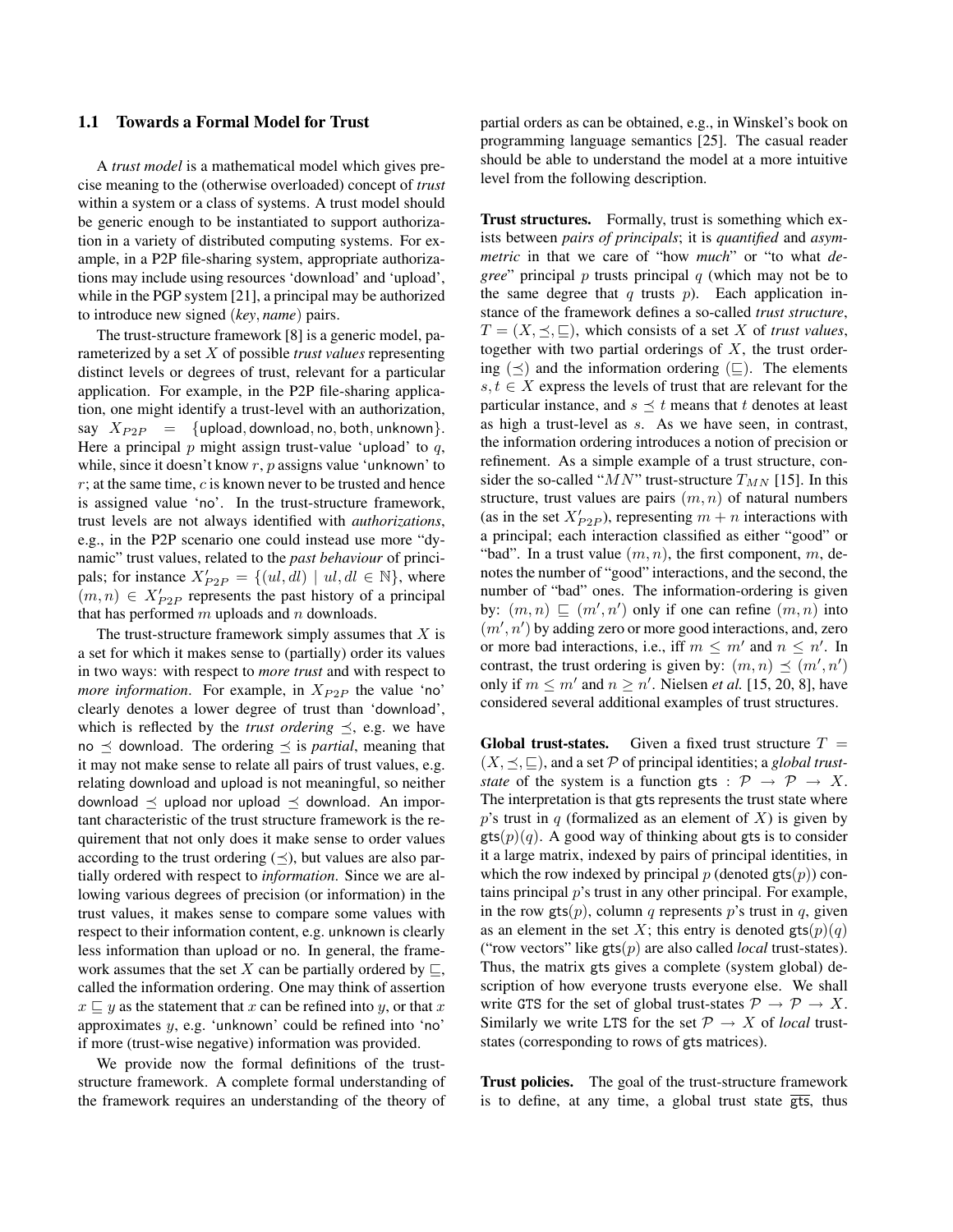giving a precise meaning to "p's trust in  $q$ " at all times (i.e., as value  $\overline{gts}(p)(q)$ ). In order to uniquely define the global trust state gts, an approach similar to that of Weeks [24] is adopted. Each principal  $p \in \mathcal{P}$  defines a *trust policy* which is a function  $\pi_p$  of type GTS  $\rightarrow$  LTS, i.e. taking a global matrix as input, and providing a local row-*vector* as output. This function then determines  $p$ 's trust-row within the unique global trust-matrix, i.e. determines row  $\overline{gts}(p)$ , as follows. In the simplest case,  $\pi_p$  could be a constant function, ignoring its first argument gts :  $\mathcal{P} \rightarrow \mathcal{P} \rightarrow X$ . As an example,  $\pi_p(\text{gts}) = \lambda q.t_0$ (for some  $t_0 \in X$ ) defines p's trust in any  $q \in \mathcal{P}$  as the constant t0. In general we allow a form of *delegation* called *policy reference*: policy  $\pi_p$  may refer to other policies  $(\pi_z, z \in \mathcal{P})$ , e.g., p might trust q to download if A or B trusts q to download. The general interpretation of  $\pi_p$  is the following. *Given that all principals assign trust-values as specified in the global trust-state* gts*,* then p *assigns trust values as specified in vector*  $\pi_p(\text{gts})$  :  $\mathcal{P} \rightarrow X$ . For example, in the  $X_{P2P}$  trust structure, function  $\pi_p(\textsf{gts}) = \lambda q \in \mathcal{P}.(\textsf{gts}(A)(q) \vee \prec \textsf{gts}(B)(q)) \wedge \prec \textsf{download},$ represents a policy saying "for any  $q \in \mathcal{P}$ , the trust in q is the least upper-bound in  $(X_{P2P}, \preceq)$  of what A and B say, but no more than the constant download  $\in X_{P2P}$ ."<sup>1</sup>

**Unique trust-state.** The collection of all trust policies,  $\Pi = (\pi_p|p \in \mathcal{P})$ , thus "spins a global web-of-trust" in which the trust policies mutually refer to each other. Since trust policies Π may give rise to cyclic policy-references, it is not *a priori* clear how to define the unique global truststate gts for a given collection of trust policies Π. One may consider the unique function  $\Pi_{\lambda} = \langle \pi_p|p \in \mathcal{P} \rangle$ , of type GTS  $\rightarrow$  GTS with the property that Proj<sub>p</sub>  $\circ$   $\Pi_{\lambda} = \pi_p$  for all  $p \in \mathcal{P}$ , where Proj<sub>p</sub> is the p'th projection.<sup>2</sup> Intuitively, the function  $\Pi_{\lambda}$  is easy to understand: each  $\pi_p$  maps a matrix gts  $\in$  GTS to a "row-vector"  $\pi_p$ (gts) in LTS; on input gts, function  $\Pi_{\lambda}$  builds the output matrix from all these rows by taking the p'th row of the output matrix to be  $\pi_p(\text{gts})$ . We can now state a minimal requirement that the unique trust state, gts, should satisfy: gts *should be consistent with all policies*  $\pi_p$ . This amounts to requiring that it should satisfy the following fixed-point equation:  $gts(p) = \pi_p(sts)$  for all  $p \in \mathcal{P}$ ; or equivalently:

$$
\Pi_{\lambda}(\mathsf{gts}) = \mathsf{gts}
$$

Any matrix gts : GTS satisfying this equation is *consistent* with the policies  $(\pi_p|p \in \mathcal{P})$ , i.e. row p of gts is consistent with  $\pi_p$  in that, if all principals trust as specified in gts, then p trusts as specified in  $\pi_p(\text{gts})$  which (by the fixed-point equation) can be read-off as the pth row of gts.

This means that *any* fixed point of  $\Pi_{\lambda}$  is consistent with all policies  $\pi_p$ . But arbitrary functions  $\Pi_\lambda$ , may have multiple or even no fixed points.

Here we appeal to the power of the mathematical theory of complete partial orders and continuous functions (domain theory), known from formal programming language semantics [25]. A crucial requirement in the trust-structure framework is that the information ordering  $\sqsubseteq$  makes  $(X, \sqsubseteq)$ a complete partial order (cpo) with a least element (this element is denoted  $\perp_{\sqsubseteq}$ , and can be thought of as a value representing "unknown"). We require also that all policies  $\pi_p$  : GTS  $\rightarrow$  LTS are *information continuous*, i.e. continuous with respect to  $\subseteq$ .<sup>3</sup> Since this implies that  $\Pi_{\lambda}$  is also information-continuous, and since  $(GTS, \sqsubseteq)$  is a cpo with bottom, standard theory [25] tells us that  $\Pi_{\lambda}$  has a (unique) least fixed-point which we denote lfp<sub> $\Box$ </sub> T<sub> $\lambda$ </sub> (or simply lfp  $\Pi_\lambda$ ):

$$
\mathsf{lfp}_{\sqsubseteq}\Pi_{\lambda} = \bigsqcup_{\sqsubseteq} \{\Pi_{\lambda}^{i}(\lambda p.\lambda q.\bot_{\sqsubseteq}) \mid i \in \mathbb{N}\}
$$

This global trust-state has the property that it is a fixedpoint (i.e.,  $\Pi_{\lambda}(\text{If } p_{\square} \Pi_{\lambda}) = \text{If } p_{\square} \Pi_{\lambda}$ ) and that is is the (information-) least among fixed-points (i.e., for any other fixed point gts,  $\mathsf{Ifp}_{\sqsubset}\Pi_{\lambda} \sqsubseteq$  gts). Hence, for any collection  $\Pi$ of trust policies, we can define the *global trust-state induced by that collection*, as  $\overline{gts} =$  Ifp  $\Pi_{\lambda}$ , which is well-defined by uniqueness.

Consider now two mutually referring functions  $\pi_p$  and  $\pi_q$ , given by  $\pi_p(\text{gts}) = \text{Proj}_q(\text{gts})$ , and  $\pi_q(\text{gts}) =$ Proj<sub>p</sub>(gts). Intuitively, there is no information present in these functions;  $p$  delegates all trust-questions to  $q$ , and similarly  $q$  delegates to  $p$ . In this case, we would like the global trust-state gts induced by the functions to take the value  $\bot$ <sub>⊏</sub> on any entry  $z \in \mathcal{P}$  for both p and q, i.e., for both  $x = p$  and  $x = q$  and for all  $z \in \mathcal{P}$  we should have  $\overline{\text{gts}}(x)(z) = \perp_{\square}$ . This is exactly what is obtained by choosing the information-*least* fixed-point of  $\Pi_{\lambda}$ .

### **1.2 Motivation and Technical Contributions**

Many interesting systems are instances of the truststructure framework [8, 15], but one could argue against its usefulness as a basis for the actual construction of trustmanagement systems. In order to make security decisions, each principal  $p$  will need to reason about its trust in others, that is, the values of  $\overline{gts}(p)$ . While the framework does ensure the existence of a unique (theoretically well-founded)

<sup>&</sup>lt;sup>1</sup>Assuming that  $(X, \preceq)$  is a lattice. We always denote information  $(\sqsubseteq)$  least-upper-bounds by "square" symbols  $\sqcup$ , and trust  $(\preceq)$  least-upperbounds/greatest-lower-bounds by ∨/∧.

 ${}^{2}$ Proj $_{p}$  is given by: for all gts :  $\mathcal{P} \rightarrow \mathcal{P} \rightarrow X$ . Proj $_{p}$ (gts) =  $gts(p)$ .

<sup>&</sup>lt;sup>3</sup>We overload  $\sqsubseteq$  (respectively  $\preceq$ ) to denote also the pointwise extension of  $\Box (\prec)$  to the function space LTS =  $\mathcal{P} \rightarrow X$  as well as to GTS =  $\mathcal{P} \rightarrow$  $\mathcal{P} \rightarrow X$ . Saying that a policy is information-continuous means that the function is continuous w.r.t.  $\sqsubseteq$ .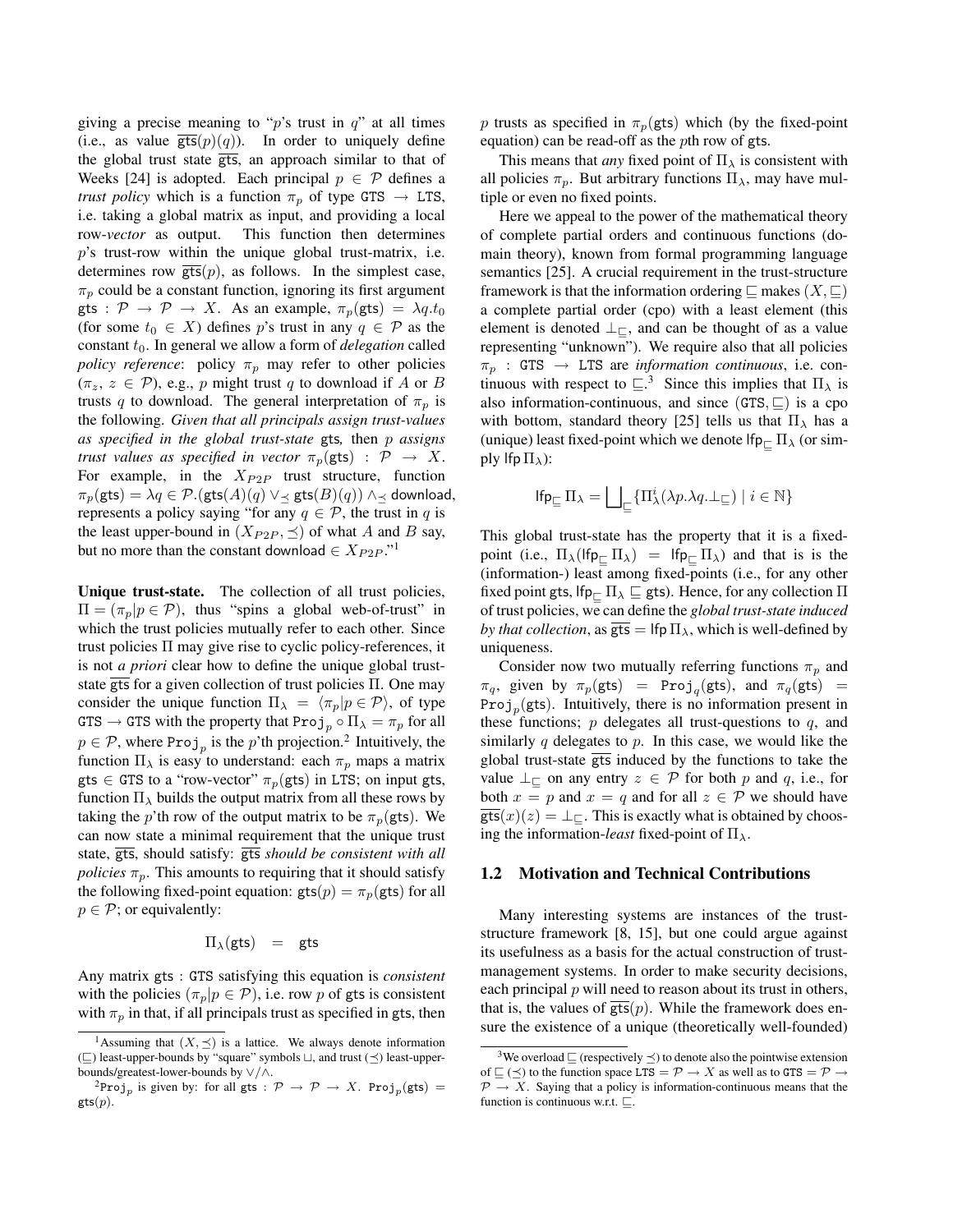global trust-state, it is not "operational" in the sense of providing a way for principals to actually *compute* the trust values. Furthermore, as we shall argue in the following, the standard way of computing least fixed-points is inadequate in our scenario.

When the cpo  $(X, \subseteq)$  is of finite height h, the cpo  $(\mathcal{P} \rightarrow \mathcal{P} \rightarrow X, \sqsubseteq)$  has height  $|\mathcal{P}|^2 \cdot h^4$ . In this case, the least fixed-point of  $\Pi_{\lambda}$  can, *in principle*, be computed by finding the first identity in the chain of approximants  $(\lambda p.\lambda q.\perp_{\sqsubseteq}) \sqsubseteq \Pi_{\lambda}(\lambda p.\lambda q.\perp_{\sqsubseteq}) \sqsubseteq \Pi_{\lambda}^{2}(\lambda p.\lambda q.\perp_{\sqsubseteq}) \sqsubseteq \cdots \sqsubseteq$  $\Pi^{|\mathcal{P}|^2 \cdot h}_{\lambda}$  $\lambda^{p+1}$ <sup> $\Lambda$ </sup> $(\lambda p.\lambda q.\perp_{\sqsubseteq})$  [25]. However, in the environment envisioned, such a computation is infeasible. The functions  $(\pi_p : p \in \mathcal{P})$  defining  $\Pi_{\lambda}$  are distributed throughout the network, and, more importantly, even if the height  $h$  is finite, the number of principals  $|\mathcal{P}|$ , though finite, will be *very* large. Furthermore, even if resources were available to make this computation, we can not assume that any central authority is present to perform it. Finally, since each principal p defines its trust policy  $\pi_p$  autonomously, an inherent problem with trying to compute the fixed point is the fact that p might decide to change its policy  $\pi_p$  to  $\pi'_p$ at any time. Such a policy update would be likely to invalidate data obtained from a fixed-point computation done with global function  $\Pi_{\lambda}$ , i.e., one might not have time to compute lfp  $\Pi_{\lambda}$  before the policies have changed to  $\Pi'$ .

The above discussion indicates that exact computation of the fixed point is infeasible, and hence that the framework is not suitable as an operational model. Our motivation is to counter this by showing that the situation is not as hopeless as suggested. The rest of the paper presents a collection of techniques for *approximating* the *idealized* fixed-point lfp  $\Pi_{\lambda}$ . Our work essentially deals with the operational problems left as "future work" by Carbone *et al.* [8]. More specifically, this consists of three operational issues.

Firstly, techniques for actual distributed computation of approximations to the idealized trust-values, over a global, highly dynamic, decentralized network. We start by showing that although it may be infeasible to compute the global trust-state,  $\overline{gts}$ :  $\mathcal{P} \rightarrow \mathcal{P} \rightarrow X$ , one can instead try to compute so-called *local* fixed-point values. We take the practical point-of-view of a specific principal  $R$ , wanting to reason about its trust value for a fixed principal  $q$ . The basic idea is that instead of computing the entire state  $\overline{gts}$ , and *then* "looking up" value  $\overline{gts}(R)(q)$  to learn R's trust in q, one may instead compute this value directly. We prove a convergence result that enables us to apply a robust totallyasynchronous distributed algorithm of Bertsekas [1] for local fixed-point computation. This is developed in Section 2.

Secondly, often it is infeasible and even unnecessary to

compute the *exact* denotation of a set of policies. In many cases it is sufficient (in order to make a trust-based decision) to know that a certain property of this value is satisfied. In Section 3, we take very mild assumptions on the relation between the two orderings in trust structures. This enables us to prove the soundness of two efficient protocols for safe approximation of the least fixed-point. Often this allows principals to take security-decisions without having to compute the exact fixed-point. For example, suppose we know a function  $\bar{p}: \mathcal{P} \to \mathcal{P} \to X$  with the property that  $\bar{p} \preceq \overline{\text{gts}}$ . In many trust structures it is the case that if  $\bar{p}$  is sufficient to authorize a given request, so is the actual fixed-point.

Finally, the inherently dynamic nature of the envisioned systems requires algorithms that explicitly deal with the dynamic updating of trust policies (rather than implicitly dealing with updates by doing a *complete* re-computation of the trust-state). In the full paper [17], we address the problem of dynamic policy-changes. We provide algorithms that reuse information from "old" computations, when computing the "new" fixed-point values. For specific (but commonly occurring) types of updates this is very efficient. For fully general updates we have an algorithm which is better than the naive algorithm in many cases.

Future and related work is discussed in the concluding section. The full paper [17] contains proofs of all theorems, detailed descriptions of the algorithms, and examples illustrating the algorithms.

# **2 Computation of Least Fixed-Points**

In this section, we show how to compute the *local* fixed-point value  $\overline{gts}(R)(q)$  for two fixed principals R and q, without computing the complete global trust-state  $\overline{g}$ ts. The reason for computing local values is twofold. First, we can benefit from distributing the computational- and storage-burdens, so that instead of centrally computing the complete state  $\overline{gts}$ , node will R maintain "entry"  $\overline{\text{gts}}(R)(q)$  in the "distributed matrix"  $\overline{\text{gts}}$ . Second, although the semantics of trust policies are functions of type  $(\mathcal{P} \rightarrow \mathcal{P} \rightarrow X) \rightarrow \mathcal{P} \rightarrow X$  which (due to policy referencing) in general may depend on the trust values of *all* principals, we expect that in practice, policies will not be written in this way. Instead, policies are likely to refer to a few known (and usually "trusted") principals. For fixed R and q, the set of principals that R's policy *actually* depends on in its entry for  $q$ , is often a significantly smaller subset of  $P$ . For example, our policy from the previous section,  $\pi_R(\textsf{gts}) = \lambda q \in \mathcal{P}.(\textsf{gts}(A)(q) \vee \prec \textsf{gts}(B)(q)) \wedge \prec \textsf{download},$ is independent of all entries of gts except for those of principals A and B. This means that in order to evaluate  $\pi_R$ with respect to some principal  $q$ ,  $R$  needs only information from A and B.

We first compute (distributedly) a dependency graph

<sup>&</sup>lt;sup>4</sup>The height of a cpo is the size of its longest chain.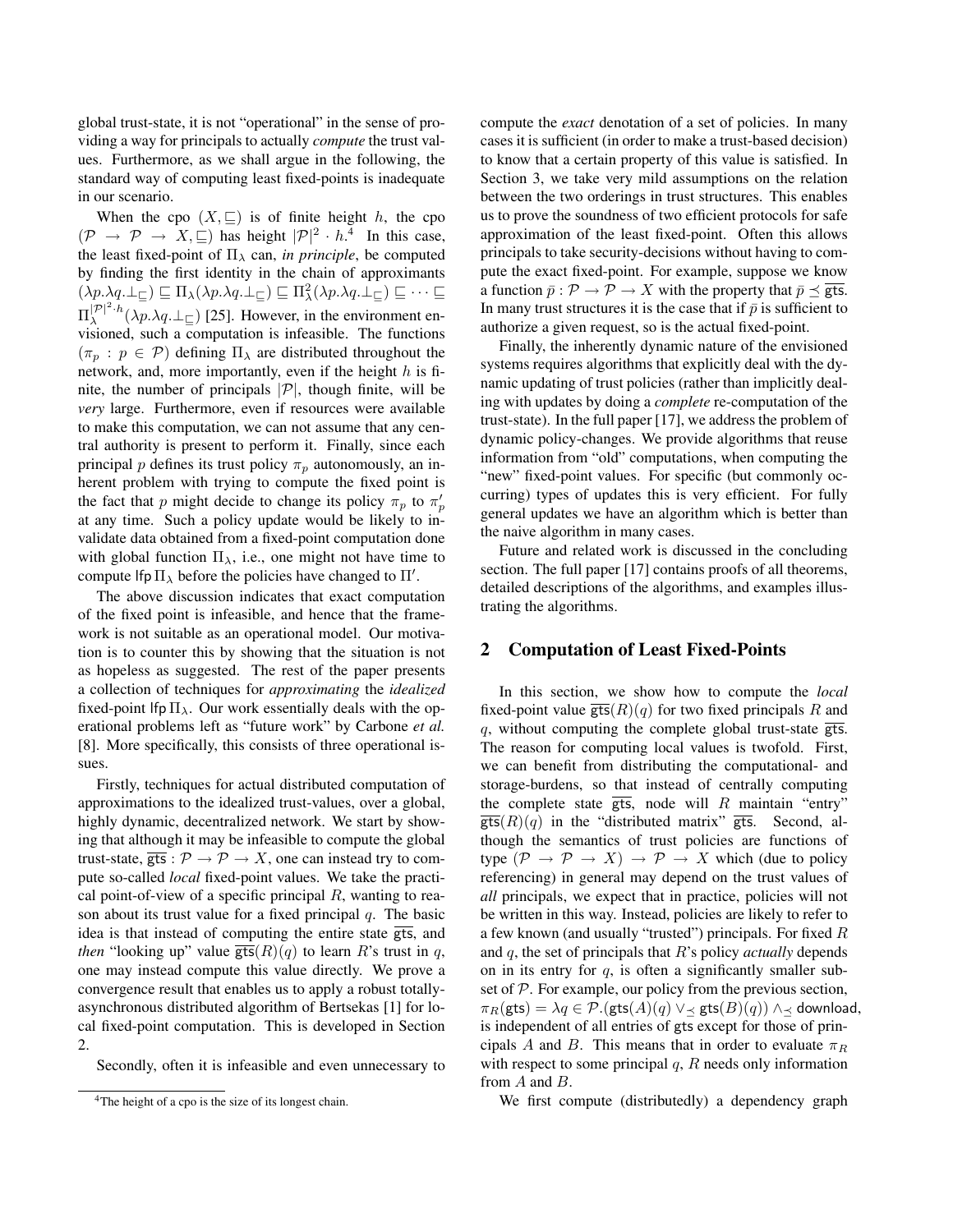which contains *only the dependencies relevant for the computation of*  $\overline{gts}(R)(q)$ , thus excluding a (hopefully) large set of principals that do not need to be involved in computation. We then proceed with computation of  $\overline{gts}(R)(q)$ by showing that the conditions of a general algorithmic convergence-theorem of Bertsekas [1] are satisfied, and hence we can appeal to previous results on the convergence of a certain totally asynchronous algorithm.

We present our problem in the more abstract setting of a distributed computation of the least fixed-point of a continuous endo-function on a cpo. We show that this indeed models our practical scenario (and of course, many others).

**Abstract setting.** We are given a cpo  $(X, \sqsubseteq)$  of finite height h, and a natural number  $n \in \mathbb{N}$ . Writing [n] for the set  $\{1, 2, \ldots, n\}$ , we have also a collection  $C = (f_i : i \in$ [n]) of n continuous functions, each of type  $f_i: X^{[n]} \to X$ . These functions induce a unique, continuous, global function  $F = \langle f_i : i \in [n] \rangle : X^{[n]} \to X^{[n]}$  which has a unique least-fixed-point, lfp  $F \in X^{[n]}$ . Define a dependency graph  $G = ([n], E)$ , where [n] is the set of nodes, and the edges, given as a function  $E : [n] \to \mathbf{2}^{[n]}$ , model (possibly an overapproximation of) the dependencies of the functions in  $C$ , i.e., have  $j \notin E(i)$  implies that function  $f_i$  does *not* depend on the value of "variable" *j*. We consider the nodes  $[n]$  as network nodes that have memory and computational power. Each node  $i \in [n]$  is associated with function  $f_i$ , and we assume that each node knows all nodes that it depends on, i.e., node i knows all edges  $E(i)$ .

**Computational problem.** Let  $R \in [n]$  denote a designated node, called the *root*. The computational problem is for the root to compute the *local fixed-point value* (lfp  $F)_{R}$ .

**Concrete setting.** We translate the trust-structure setting into our abstract setting by defining function  $f_R$  as policy  $\pi_R$ 's entry for principal q. One then finds the dependencies of  $f_R$  by looking at which other policies this expression depends on. If  $f_R$  depends on entry w in  $\pi_z$ , then z is a node in the graph, and the function  $f_z$  is given by  $\pi_z$ 's entry for w, with the dependencies of  $f_z$  given by the dependencies in the expression for w in  $\pi_z$ , and so on. From now on, we shall work in the abstract setting as it simplifies notation.

Note, that this translation might lead to a node  $z$  appearing several times in the dependency graph, e.g. with entries for principals w and y in  $\pi_z$ . We shall think of these as distinct nodes in the graph, although a concrete implementation would have node  $z$  play the role of two nodes,  $z_w$  and  $z_y$ . Note also, that the (minimal) dependencygraph is *not* modeling any network topology. Although the nodes of the graph represent concrete nodes in a physical communication-network, its edges do not represent any communication-links.

**Communication model.** We use an asynchronous communication-model, assuming no known bound on the time it takes for a sent message to arrive. We assume that communication is reliable in the sense that any message sent eventually arrives, exactly once, unchanged, to the right node, and that messages arrive in the order in which they are sent. We assume (in the spirit of the global-computing vision) an underlying physical communication-network allowing any node to send messages to any other node. Furthermore, we assume that all nodes are willing to participate, and that they do not fail. The assumptions of non-failure and correct order of delivery ease the exposition, but the fixed-point algorithm we apply is highly robust [1].

Our algorithm for fixed-point computation consists of two stages. In the first stage, the dependency graph  $G =$  $([n], E)$  is distributedly computed so that each node knows the set of nodes that depend on it for the computation. In the second stage, this information is used in an asynchronous algorithm, performing the actual fixed-point computation.

### **2.1 Computing Trust-Dependencies**

Setting up the dependency graph is very simple, and so we describe it only very briefly (see the full paper [17] for details). The goal of the dependency computation is for each node to obtain a list of the nodes that *depend on it* for the trust-value computation. For any node  $i$ , we denote the set  $E(i)$  by  $i^+$ , and the set of nodes k for which  $i \in E(k)$ (i.e.  $E^{-1}(\{i\})$ ), by  $i^-$ . After the dependency computation, any node *i* knows  $i^+$  and  $i^-$ . Node *i* will store  $i^+$  and  $i^-$  in variables of the same name.

Computing the dependency graph reduces to a distributed reachability problem. Intuitively, one starts at the root, which sends a mark message to each of  $R^+$ , and, in turn, each node  $i \in R^+$  reachable in one "step" from the root, will notify the nodes  $i^+$  of this dependency, and so on (taking appropriate action when cycles are discovered). This can be implemented with high parallelism, and with the total number of messages sent  $O(|E|)$ , each message of bit length  $O(1)$ . Note, that we only "mark" the nodes that are reachable from  $R$ , which amounts to excluding any node that  $R$  does not depend on (directly or by transitivity) for computing its trust value for  $q \in \mathcal{P}$ .

#### **2.2 An Asynchronous Algorithm**

In this section, we assume that the dependency graph has already been computed. We show that we a now in a situation in which we can apply existing work of Bertsekas for computation of the least fixed-point. Bertsekas has a class of algorithms, called totally asynchronous (TA) distributed iterative fixed-point algorithms,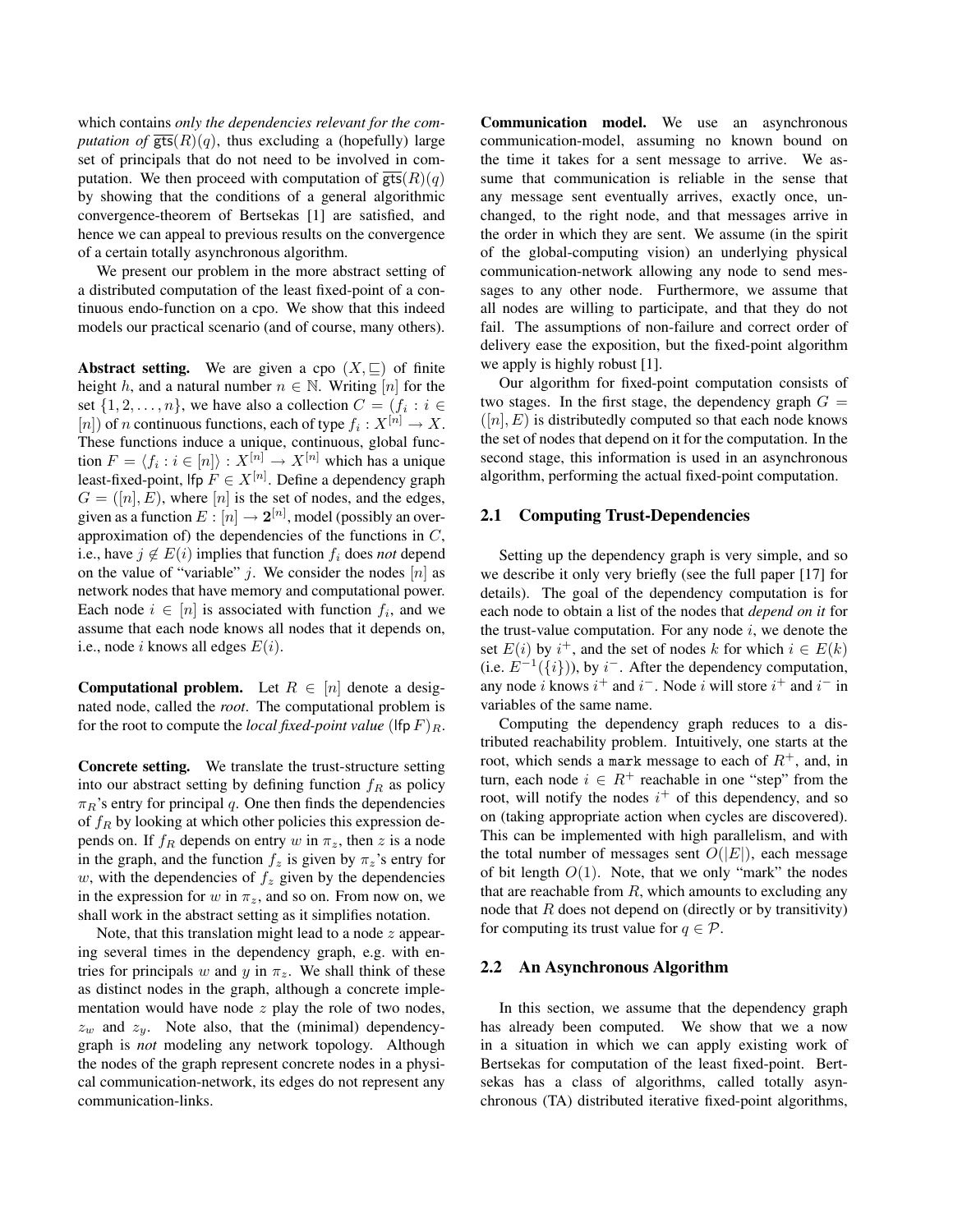and a general theorem which gives conditions ensuring that a specific TA algorithm will converge to the desired result. In our case, "converge to" means that each principal  $i \in \mathcal{P}$  will compute a sequence of values  $\bot_{\sqsubseteq} = i.t_0 \sqsubseteq i.t_1 \sqsubseteq \cdots \sqsubseteq i.t_k = (\text{lfp } F)_i$ . The general theorem is called the "Asynchronous Convergence Theorem" (ACT), and we use this name to refer to Proposition 6.2.1 of Bertsekas' book [1]. The ACT applies in any scenario in which the so-called "Synchronous Convergence Condition" and the "Box Condition" are satisfied. Intuitively, the synchronous convergence condition states that if the algorithm is executed synchronously, then one obtains the desired result. In our case, this amounts to requiring that the "synchronous" sequence  $\bot\_\sqsubset\sqsubseteq F(\bot\_\sqsubset)\sqsubseteq\cdots$  converges to the least fixed-point, which is true. Intuitively, the box condition requires that one can split the set of possible values appearing during synchronous computation into a product ("box") of sets of values that appear locally at each node in the asynchronous computation. As a consequence of  $\Box$ -monotonicity of the policies, the conditions of the Asynchronous Convergence Theorem are satisfied (the following Proposition 2.1), and so, we can deploy a TA distributed algorithm.

We now describe the algorithm and argue for its correctness. We will assume that each node  $i$  allocates variables  $i.t_{\text{cur}}$  and  $i.t_{\text{old}}$  of type X, which will later record the "current" value and the last computed value in  $X$ . Each node i has also an array, denoted by i.m. The array i.m is of type X array, and will be indexed by the set  $i^+$ . Initially,  $i.t_{\text{cur}} = i.t_{\text{old}} = \perp_{\sqsubseteq}$ , and the array is also initialized with  $\perp_{\sqsubseteq}$ . For any nodes i and  $j \in i^{+}$ , when i receives a message from j (which is always a value  $t \in X$ ), it stores this message in  $i.m[j]$ .

**Asynchronous algorithm.** Any node is always in one of two states: *sleep* or *wake*. All nodes start in the *wake* state, and if a node is in the *sleep* state, the reception of a message triggers a transition to the *wake* state. In the *wake* state any node  $i$  repeats the following: it starts by assigning to variable  $i.t_{cur}$  the result of applying its function  $f_i$  to the values in *i.m*, i.e., node *i* executes assignment  $i.t_{cur} \leftarrow f_i(i.m)$ . If there is no change in the resulting value of  $f_i(i.m)$  (compared to the last value computed, which is stored in i.t*old*), it will go to the *sleep* state unless a message was received since  $f_i(i.m)$  was computed. Otherwise, if a new value resulted from the computation (i.e., if  $t_{old} \neq f_i(i.m)$ ), this value is sent to all nodes in  $i^-$ . Concurrently with this we can run a termination detection algorithm, which will detect when all nodes are in the *sleep*-state and no messages are in transit. Bertsekas has already addressed this problem with his termination-detection algorithm [1], which directly applies, yielding only a constant overhead in the message complexity.

To prove correctness of the asynchronous algorithm, we need only prove that the ACT is satisfied when all nodes initialize their trust-values (*i.m* and *i.t<sub>old</sub>*) to  $\perp_{\sqsubset}$ . However, we instead prove a slightly more general convergence-result which is useful when considering the interplay between the asynchronous-algorithm and policy-updates. The following concept of an *information approximation* is central.

**Definition 2.1 (Information Approximation).** *Let* F :  $X^{[n]} \rightarrow X^{[n]}$  *be continuous. Say that a value*  $\bar{t} \in X^{[n]}$ , *is an* information approximation for F if  $\overline{t} \subseteq$  lfp F and  $\overline{t}\sqsubset F(\overline{t})$ .

The following Proposition 2.1 shows that we can indeed appeal to the ACT.

**Proposition 2.1** (Convergence Theorem). Let  $\overline{t}$  be any in*formation approximation for* F*. Assume that after running the dependency-graph algorithm, the arrays of the nodes are initialized with*  $\overline{t}$ *. That is, for all nodes*  $i \in [n]$ *, and all*  $j \in i^+$  assume that  $i.m[j] = \overline{t}_j$  and that  $i.t_{old} = \overline{t}_i$ . Then *the synchronous convergence condition and the box condition of the asynchronous convergence theorem are both satisfied.*

To prove convergence of our algorithm, we simply invoke Proposition 2.1 in the case of the trivial informationapproximation  $\bar{t} = \perp_{\sqsubseteq}^{n}$ . The asynchronous convergence theorem ensures that the asynchronous algorithm converges towards the right values at all nodes, and, because of our assumption of finite height cpos, the distributed system will eventually reach a state which is stable. In this state, each node *i* will have computed  $(\text{If } p \mid F)_i$ .

**Remarks.** Since any node sends values only when a change occurs, by monotonicity of  $f_i$ , node i will send at most  $h \cdot |i^-|$  messages, each of size  $O(\log |X|)$  bits.<sup>5</sup> Node i will receive at most  $h \cdot |i^+|$  messages, each message (possibly) triggering a computation of  $f_i$ . Globally, the number of messages is  $O(h \cdot |E|)$  each of bit size  $O(\log |X|)$ . Hence, the communication complexity of our algorithm is linear in the height of the lattice used by the policies. An important global invariant in this algorithm is that any value computed locally at a node (by the assignment  $i.t_{cur} \leftarrow f_i(i.m))$  is a component in an information approximation for  $F$ . That is, it holds everywhere, at any time, that (1)  $i.t_{cur} \subseteq (\text{Ifp } F)_i$ and (2)  $i.t_{cur} \sqsubseteq f_i(i.m)$ . To see this, note that (1, 2) hold initially, and that both properties are preserved by the update  $i.t_{cur} \leftarrow f_i(i.m)$  whenever  $i.m[y] \sqsubseteq (\text{Ifp } F)_y$  for all  $y \in i^+$  (which is always true). We state this fact as a lemma, as it becomes very useful in the next section where we consider fixed-point approximation-algorithms.

<sup>5</sup> In fact, there will be *only* O(h) *different* messages, each sent to all of  $i^-$ . Consequently, a broadcast mechanism could implement the message delivery efficiently.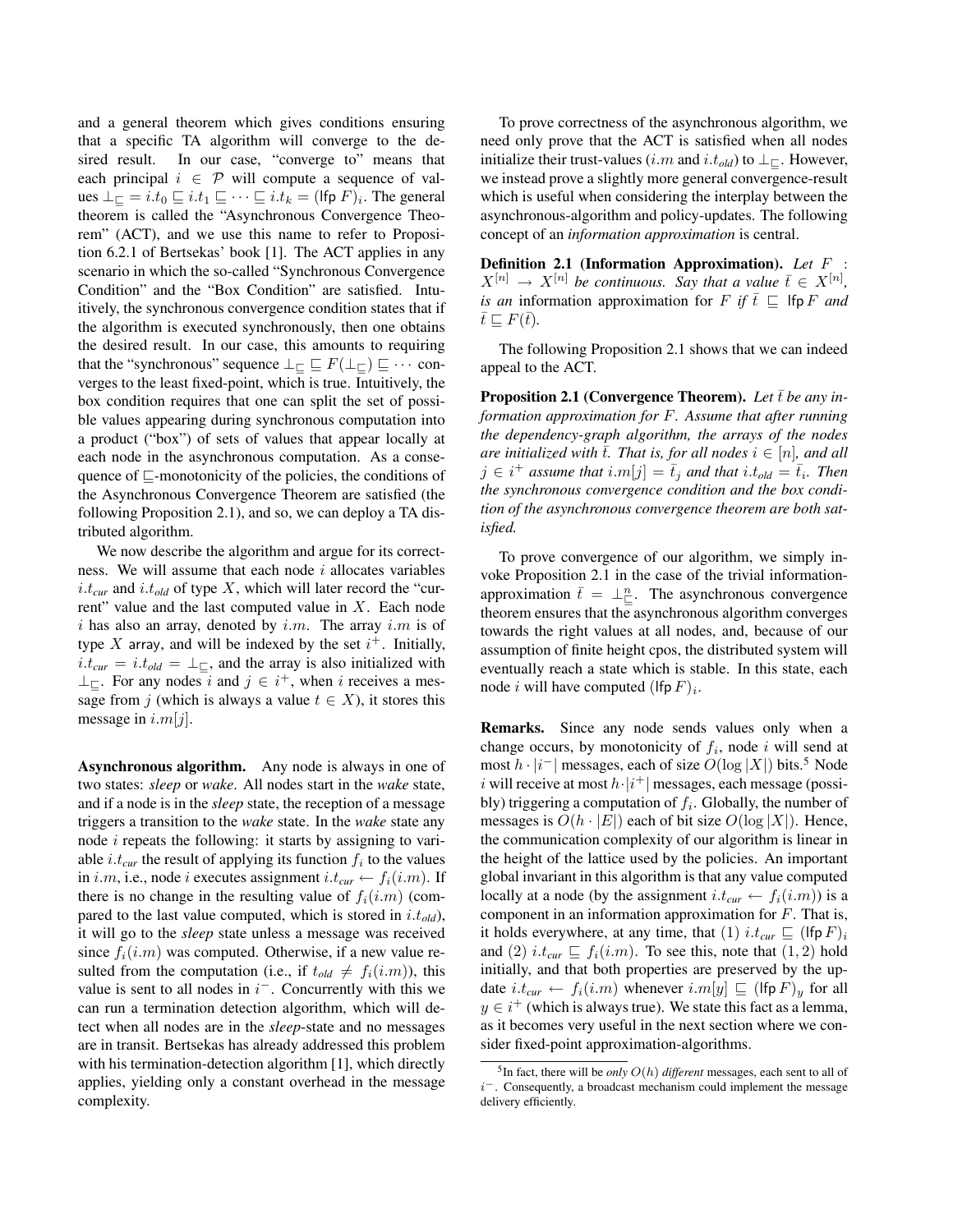**Lemma 2.1.** *Any value*  $i.t_{cur} \in X$  *computed by any node*  $i \in [n]$ , at any time in the algorithm by the statement  $i.t_{cur} \leftarrow f_i(i.m)$ , *is a part of an information approximation for* F, *in the sense that*  $i.t_{cur} \subseteq (\text{Ifp } F)_i$  *and*  $i.t_{old} \subseteq i.t_{cur}$ .

# **3 Approximation techniques**

In this section, we present two techniques for safe and efficient approximation of the fixed-point. Consider a situation in which a client principal  $p$  wants to access a resource controlled by server v. Assume that the access-control policy of  $v$  is that, to allow access, its trust in  $p$  should be trustwise above some threshold  $t_0 \in X$ , i.e., the fixed-point should satisfy  $t_0 \preceq$  (lfp  $\Pi_{\lambda}(v)(p)$ ). The goal of the approximation techniques is to allow the server to (soundly) make its security decision without having to actually compute the exact fixed-point value. Instead, the server is able to efficiently compute an approximating global trust-state  $\bar{p}: \mathcal{P} \to \mathcal{P} \to X$  which is related to the fixed point in such a way that the desired property can be asserted.

We need some preliminary terminology. Let  $T = (X, \preceq, \sqsubseteq)$  be a trust structure, i.e.  $(X, \sqsubseteq)$  is a cpo with bottom  $\perp \subset \text{and } (X, \preceq)$  is a partial order (not necessarily complete). We assume also that  $(X, \preceq)$  has a least element, denoted  $\perp \leq$ . If for any countable  $\sqsubseteq$ -chain  $C = \{x_i \in X \mid i \in \mathbb{N}\}\$ and any  $x \in X$  we have  $(i)$   $x \preceq C$ implies  $x \preceq \bigsqcup C$  and  $(ii)$   $C \preceq x$  implies  $\bigsqcup C \preceq x$ , then  $\preceq$ can be said to be  $\sqsubseteq$ -*continuous*.

### **3.1 Bounding "Bad Behaviour"**

This first technique lets a client convince a server that its trust in the client is (trust-wise) above a certain level. The technique is based on the following proposition.

**Proposition 3.1.** *Let*  $(X, \leq)$  *be a trust structure in which*  $\leq$  *is*  $\sqsubseteq$ -continuous. Let  $\bar{p} \in X^{[n]}$ , and  $F: X^{[n]} \to X^{[n]}$  be *any function that is*  $\sqsubseteq$ *-continuous and*  $\preceq$ *-monotonic. If we have*  $\bar{p} \preceq (\lambda k \in [n].\bot_{\sqsubseteq})$  *and*  $\bar{p} \preceq F(\bar{p})$ *, then*  $\bar{p} \preceq$  lf $\mathsf{p}_{\sqsubset} F$ *.* 

Note that the conclusion of the proposition is an assertion that is useful for authorization; if the server knows a  $\bar{p} \in X^{[n]}$  which is sufficient to allow an authorization, and knows also that  $\bar{p} \preceq$  lfp<sub> $\sqsubset$ </sub> F, then since the ideal global trust-state is *trust-wise* above  $\bar{p}$ , then it is a sound decision to allow the authorization. This idea is the basis of an efficient protocol for a kind of "proof-carrying" authorization, similar to the traditional notion of proof-of-compliance, used e.g. in PolicyMaker [5].

Consider for simplicity the " $MN$ " trust-structure  $T_{MN}$ from Section 1, which satisfies the information-continuity requirement. Recall that, in this structure, trust values are pairs  $(m, n)$  of natural numbers, representing  $m + n$  past interactions;  $m$  of which where classified 'good', and  $n$ , classified as 'bad'.<sup>6</sup> The orderings are given by  $(m, n) \square$  $(m', n'$  $\Rightarrow m \leq m'$  and  $n \leq n'$ , and  $(m, n) \leq$  $(m', n') \iff m \leq m'$  and  $n \geq n'$ .

Suppose principal  $p$  wants to efficiently convince principal v, that v's trust value for p is a pair  $(m, n)$  with the property that n is less than some fixed bound  $N \in \mathbb{N}$  (i.e., giving  $v$  an upper bound on the amount of recorded "bad behaviour" of p). Let us assume that v's trust policy  $\pi_v$ is monotonic, also with respect to  $\preceq$ , and that it depends on a large set  $S$  of principals. Assume also that it is sufficient that principals  $a$  and  $b$  in  $S$  have a reasonably "good" trust-value for p, to ensure that  $v$ 's trust-value for p is not too "bad". An example policy with this property could be written in the language of Carbone *et al.* [8] as

$$
\pi_v \equiv \lambda x : \mathcal{P}.(\ulcorner a \urcorner (x) \land \ulcorner b \urcorner (x)) \lor \bigwedge_{s \in S \setminus \{a,b\}} \ulcorner s \urcorner (x)
$$

The construct  $\lceil \cdot \rceil$  represents *policy reference* or *delegation*, e.g., if  $a$  and  $x$  are principal identities then expression  $\lceil a \rceil(x)$  "evaluates" to the value that a's trust policy specifies for x. The construct  $e \vee e'$  represents least upper-bound in the trust-ordering (intuitively, "trust-wise maximum" of e and  $e'$ ), and similarly  $\land$  represents greatest lower-bound ("trust-wise minimum").<sup>7</sup> Thus, informally, the above policy says that any principal  $p$  should have "high trust" with  $a$ and *b*, or, with *all* of  $s \in S \setminus \{a, b\}$ , for the v to assign "high trust" to  $p$ . Now, if  $p$  knows that it has previously performed well with  $a$  and  $b$ , and knows also that  $v$  depends on  $a$  and b in this way, it can engage in the following protocol.

**Protocol.** Principal p sends to v the "trust-state"  $t =$  $[(v, p) \mapsto (0, N), (a, p) \mapsto (0, N_a), (b, p) \mapsto (0, N_b)]$ which can be thought of as a "proof" (analogous to a 'proof-of-compliance') or a "claim" made by  $p$ , stating that  $(0, N) \preceq ($ lfp  $\Pi_{\lambda}(v)(p)$  (and similarly for a and b). Upon reception,  $v$  first extends  $t$  to a global trust state, which is the extension of t to a function  $\bar{p}$  of type  $\mathcal{P} \to \mathcal{P} \to T_{MN}$ , given by

$$
\bar{p} = \lambda x \in \mathcal{P}\lambda y \in \mathcal{P}.\begin{cases} (0, N) & \text{if } x = v \text{ and } y = p \\ (0, N_a) & \text{if } x = a \text{ and } y = p \\ (0, N_b) & \text{if } x = b \text{ and } y = p \\ (0, \infty) & \text{otherwise} \end{cases}
$$

To check the proof, principal v must verify that  $\bar{p}$  satisfies the conditions of Proposition 3.1. First,  $v$  must check that

<sup>&</sup>lt;sup>6</sup>To be precise, the set  $\mathbb{N}^2$  is completed by allowing also value  $\infty$  as "m" or "n" or both.

<sup>&</sup>lt;sup>7</sup>The example policy assumes that  $(X, \preceq)$  is a lattice, meaning that for any  $x, y \in X$  both  $x \vee y$  and  $x \wedge y$  exist. Furthermore operations  $\vee$  and  $\wedge$ must be continuous *also with respect to the information ordering*. In many trust-structure this is often the case [8].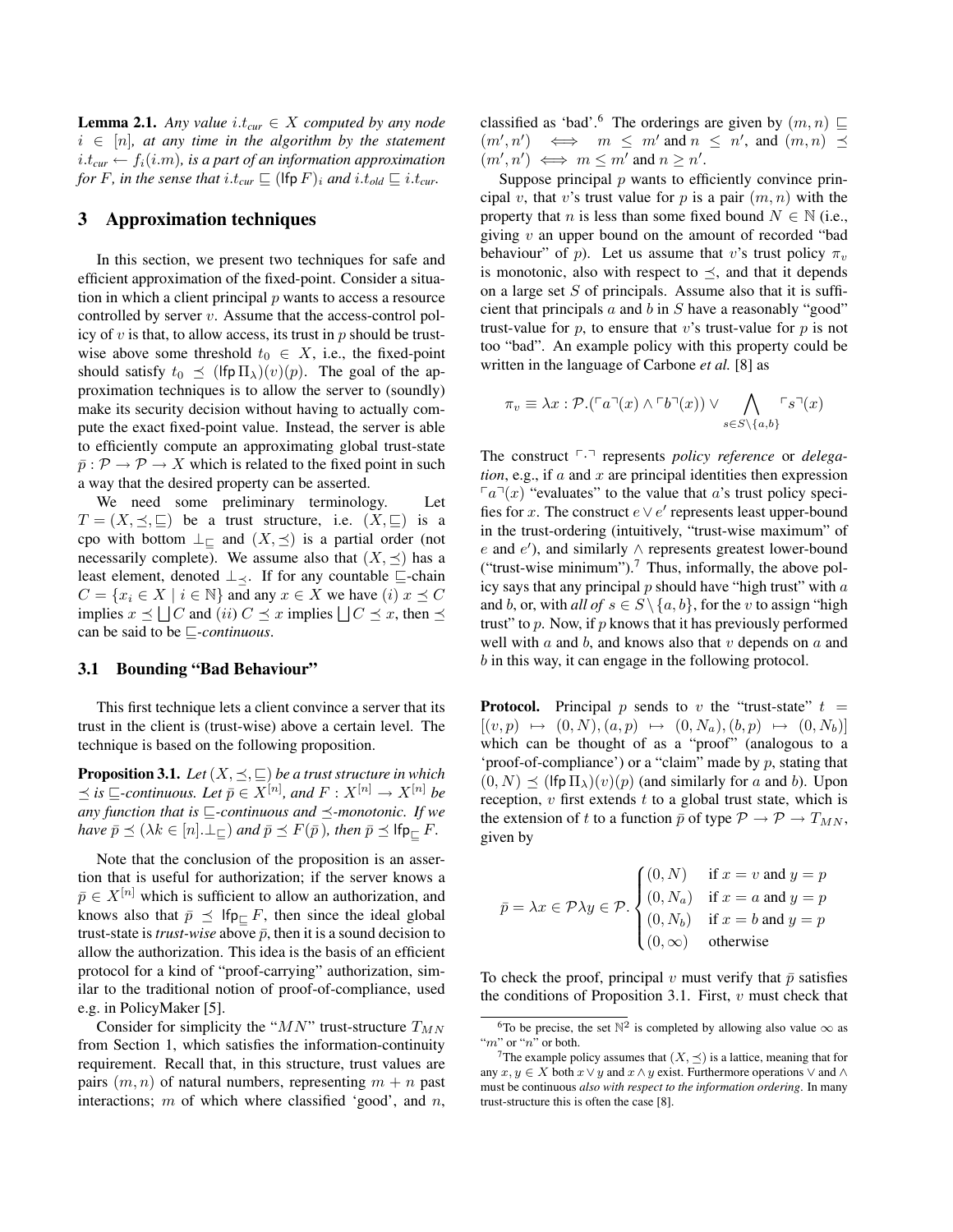$\bar{p}(x)(y) \preceq \bot_{\square} = (0, 0)$  for all  $x, y$ . But this holds trivially if  $y \neq p$  or  $x \neq v, a, b$  because then  $\bar{p}(x)(y) =$  $(0, \infty) = \perp$ . For the other few entries it is simply an order-theoretic comparison  $\bar{p}(x)(y) \preceq (0, 0)$ . Now v tries to verify that  $\bar{p} \preceq \Pi_{\lambda}(\bar{p})$ . To do this, v verifies that  $(0, N) \preceq \pi_v(\bar{p})(p)$ . If this holds then v sends the value t to  $a$  and  $b$ , and ask  $a$  and  $b$  to perform a similar verification (e.g.  $(0, N_a) \preceq \pi_a(\bar{p})(p)$ ). Then a and b reply with 'yes' if this holds and 'no' otherwise. If both  $a$  and  $b$  reply 'yes', then p is sure that  $\bar{p} \preceq \Pi(\bar{p})$ : by the checks made by v, a and b, we have that  $\bar{p}(x)(y) \preceq \Pi_{\lambda}(\bar{p})(x)(y)$  holds for pairs  $(x, y) = (v, p), (a, p), (b, p)$ , but for all other pairs it holds trivially since  $\bar{p}$  is the  $\preceq$ -bottom on these. By Proposition 3.1, we have  $\bar{p} \preceq$  lfp  $\Pi_{\lambda}$ , and so, v is *ensured* that its trust value for p is  $\preceq$ -greater than  $(0, N)$ .

We have illustrated the main idea of the protocol by way of an example, but the general technique for verifying a proof should be clear. In general, the proof  $\bar{p}$  may include a larger number of principals, which would then have to be involved in the verification process.

**Remarks.** Our approximation protocol has very much the flavour of a proof-carrying authorization: the requester (or prover) must provide a proof that its request should be granted. It is then the job of the service-provider (or verifier) to check that the proof is correct. The strength of this protocol lies in replacing an entire fixed-point computation with a few local checks made by the verifier, together with a few checks made by a subset of the principals that the verifier depends on. An interesting property of this protocol is that part of the information that the prover needs to supply should already be known to the prover; it should already know who it has performed well with in the past (e.g. in our example above, p could know the bounds  $N_a$ and  $N_b$  because of its previous interaction with  $a$  and  $b$ ). There are, however, two important restrictions to this approach. First, as in the example, in order to construct its proof, the prover needs information about the verifiers trust policy and of the policies of those whom the verifier depends on. If policies are secret, it is not clear how the verifier would construct this proof. Second, because of the requirement in Proposition 3.1 that  $\bar{p} \preceq \bot_{\sqsubset}$ , the protocol can usually only be used to prove properties stating "not too much bad behaviour," and *not* properties guaranteeing sufficiently "good" behaviour.

Notice that the protocol for exploiting Proposition 3.1 has a message complexity which is independent of the height of the cpo; in particular, it works also for infinite height cpos. In contrast, the algorithm for computing fixedpoints has message complexity  $O(h \cdot |E|)$ .

We present now another approach which requires more computation and communication, but does not have the two mentioned restrictions.

#### **3.2 Exploiting Information Approximations**

The approximation technique developed in this section is different from that of the "proof-carrying" protocol in the previous section. In this section, we not require the "prover" (client) to provide any information. Instead, we derive an approximation from a "snapshot" of the state of the asynchronous fixed-point algorithm from Section 2.2. The "verifiers" (servers) are then able make a collection of local checks on this snapshot, allowing them to infer that the fixed-point value must be trust-wise above the snapshotvalue. The technique is based on the following proposition.

**Proposition 3.2.** *Let*  $(X, \leq) \sqsubseteq$  *be a trust structure in which*  $\leq$  *is*  $\sqsubseteq$ -continuous. Let  $\overline{t} \in X^{[n]}$ , and  $F: X^{[n]} \to X^{[n]}$ *be* any function that is  $\sqsubseteq$ -continuous and  $\preceq$ -monotonic. Assume that  $\bar{t}$  *is an information approximation for*  $F$ *. If*  $\bar{t} \preceq F(\bar{t})$  *then*  $\bar{t} \preceq$  lfp F.

This proposition is very useful because, by Lemma 2.1, a global invariant in the asynchronous fixed-point algorithm is that all values computed are information approximations for  $F$ . This means that we can combine the algorithm with a protocol that, intuitively, implements the check for the condition  $\bar{t} \preceq F(\bar{t})$  in the above proposition.

Imagine that during the execution of the asynchronous algorithm, there is a point in time, in which no messages are in transit, all nodes i have computed their function  $f_i$ , and sent the value  $f_i(i.m)$  to all that depend on it. Thus we have a "consistent" state in the sense that for any node  $x$  and any node  $y \in x^+$  we have  $x.m[y] = y.t_{cur}$ . In particular if  $x$  and  $z$  both depend on  $y$ , then they agree on  $y$ 's value:  $x.m[y] = y.t_{cur} = z.m[y]$ . In this ideal state, there is a consistent vector  $\bar{t}$  which, by Lemma 2.1, is an information approximation for F, i.e.  $\bar{t}$  contains the values  $\bar{t}_i = i.t_{cur}$ for nodes  $i \in [n]$ . If the state of the distributed system was frozen at this point, and all nodes  $x$ , simultaneously make the check  $x.t_{cur} \preceq f_x(x.m)$ , then vector  $\bar{t}$  satisfies  $\bar{t} \preceq F(\bar{t})$ . Since  $\bar{t}$  is an information approximation for F, by Proposition 3.2, the root node R knows that  $\bar{t}_R \preceq$  lfp  $F_R$ , which is what we want.

Of course, the ideal situation described above would rarely occur in a real execution. The aim of the approximation technique in this section, is to enforce, during execution of the asynchronous algorithm, a consistent view of such an ideal situation. In so-called snapshot-algorithms (see Bertsekas [1]), the (local views of the) global state of the system is recorded during execution of an algorithm. Our problem is slightly less complicated since we are not interested in the status of communication links, but slightly more complicated since each snapshot-value must be propagated to a specific set of nodes. The full paper describes a snapshot-algorithm implementing the above idea. The algorithm sends a constant number of messages for each edge in G, hence its message complexity is  $O(|E|)$ .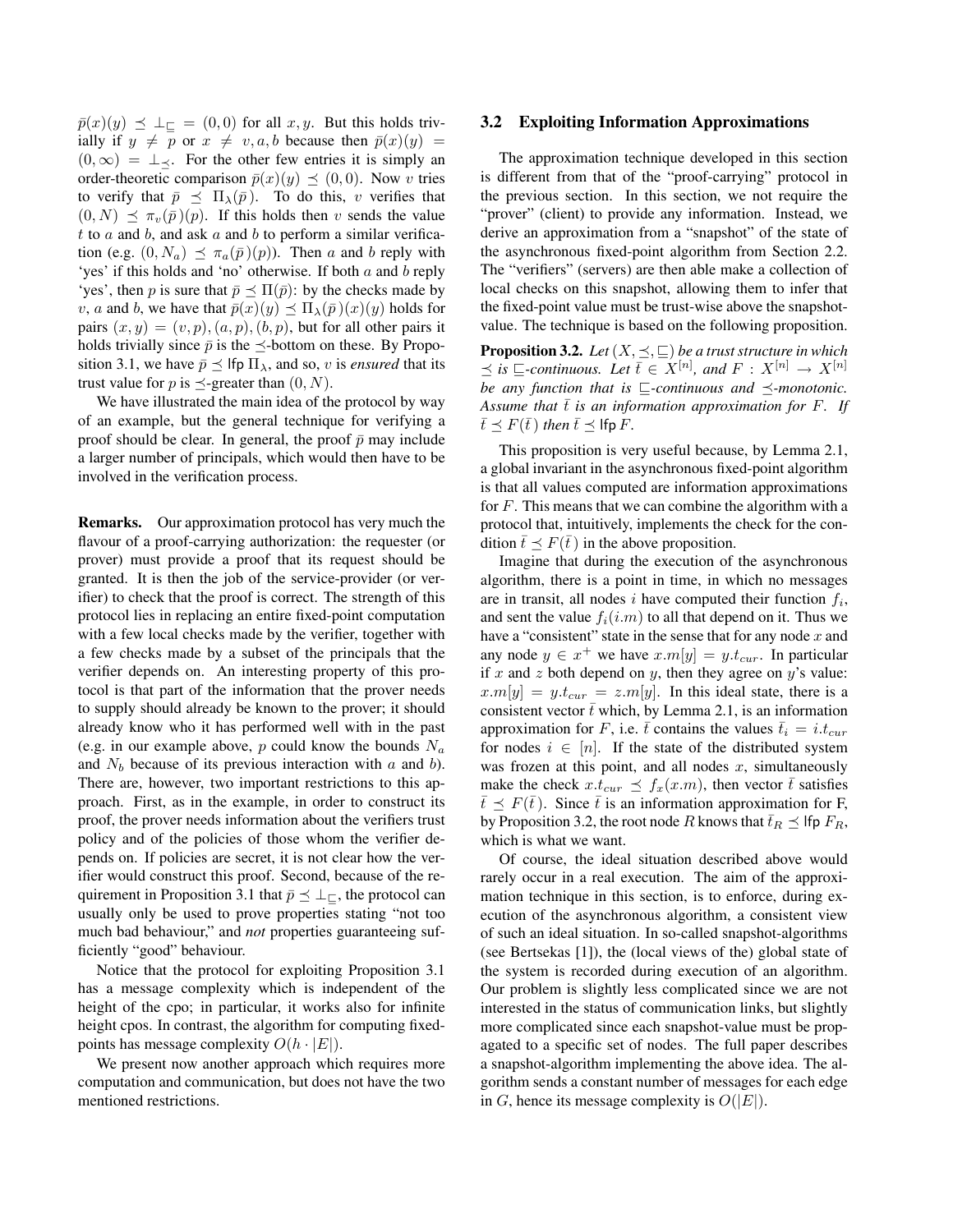Interestingly, it turns out that the two propositions of this section are actually instances of a more general theorem, which gives rise to a generalized approximation-protocol, that can be seen as a combination of the two techniques presented in this section. Due to space restrictions, we leave this to the full paper [17].

We note finally that the  $\sqsubseteq$ -continuity property, required of  $\preceq$  in our propositions, is satisfied for all interesting truststructures we are aware of: Theorem 3 of Carbone *et al.* [8] implies that the information-continuity condition is satisfied for all interval-constructed structures. Furthermore, their Theorem 1 ensures that interval-constructed structures are complete lattices with respect to  $\preceq$  (thus ensuring existence of  $\perp \prec$ ). Several natural examples of non-interval domains can also be seen to have the required properties [15]. The requirement that all policies  $\pi_p$  are monotonic also with respect to  $\prec$  is not unrealistic. Intuitively, it amounts to saying that if everyone raises their trust-levels in everyone, then policies should not assign lower trust levels to anyone.

# **4 Conclusion**

We have presented distributed algorithmic techniques for approximation of the least fixed-point of a collection of continuous functions, focusing particularly on 'trust structures' – sets partially ordered by two relations: the information ordering and the trust ordering. When the functions are trust policies that are monotonic with respect to the trust-ordering, and, if the trust ordering is continuous with respect to the information ordering, we have illustrated two protocols allowing principals to soundly reason about the fixed-point values without having to compute the exact fixed-point.

Our work is based solely on theoretical analyses, but these lead to promising conclusions regarding the usefulness of the trust-structure framework, justifying further validation via actual implementation. The trust-structure framework has a concrete instance in the SECURE project [6, 7] which deploys a specific class of trust structures, using probabilistic information in its modeling of trust [15, 20]. As part of this project, we are planning on developing prototype implementations of the techniques in this paper.

Apart from the application in implementing truststructure-based systems, the technique for fixed-point computation is general enough to be used in any cpo with bottom (or complete lattice). In particular, the techniques could be the basis of a distributed implementation of a variant of Weeks' model of trust-management systems [24], in which credentials could be stored by the issuing authorities instead of being presented by clients. This would support revocation, implemented simply as a trust-policy update at the authority revoking the credential.

**Future work.** We have considered the dependency graph induced by a collection of policy functions. Since this graph is not necessarily equal to the physical communication graph, the algorithms may have to send messages over several links in order to represent the sending of a message over a single edge in the dependency graph. It would be a relevant and interesting topic to consider to what extent the quality of the embedding affects the convergence rate of the fixed-point algorithm.

We have analyzed the worst-case message-complexities of our algorithms. It could also be interesting to try and analyze the "amortized" complexity of our algorithms. For example, if principal R wants to know its trust in  $q$ , it can run the algorithm presented in this paper to compute or approximate this value. Now, after some time has passed, principals might have made additional observations about  $q$ . Suppose that, at some point later,  $R$  wants to compute its trust in q. Since principals reuse the information gained from the last computation, the second computation would be significantly faster.

**Related Work.** As mentioned previously, Weeks has developed a mathematical framework [24] suitable for modeling many traditional trust-management systems (e.g. [4, 10, 3, 11, 12]). The framework is based on defining a global trust-state ("authorization map" [24]) by existence of least fixed-points of monotonic endo-functions on complete lattices. The trust-structure framework [8, 19], introduces a notion of *information* into the framework of Weeks. The primary difference between the two frameworks is that, in trust structures, least fixed-points are with respect to *information*, whereas in Weeks' framework they are with respect to *trust* (indeed, there is no notion of 'information ordering', and 'trust' is identified with authorization [24]). Another important difference is that in Weeks' framework, the trust policies (licenses) are carried by clients instead of being stored at the issuing servers. This means that the operational approach is to let clients present, along with their request, a set of licenses, which, together, give rise to what corresponds to function  $\Pi_{\lambda}$ . It is now the job of the server to (locally) compute the fixed-point, and decide how to respond. In contrast, in the trust-structure framework, the trust policies are naturally distributed. Each principal  $p$ , autonomously controls and stores its policy,  $\pi_p$ . This leads naturally to a distributed approach to computation of fixedpoints.

The idea of computing *local* fixed-points has been recognized also by Vergauwen *et al.* in the non-distributed context of static program-analysis [23]. Dimitri Bertsekas has developed a substantial body of work on distributed and parallel algorithms for fixed points, and this paper applies his asynchronous convergence theorem [1] to prove correctness of a distributed fixed-point algorithm. Finally, the Eigen-